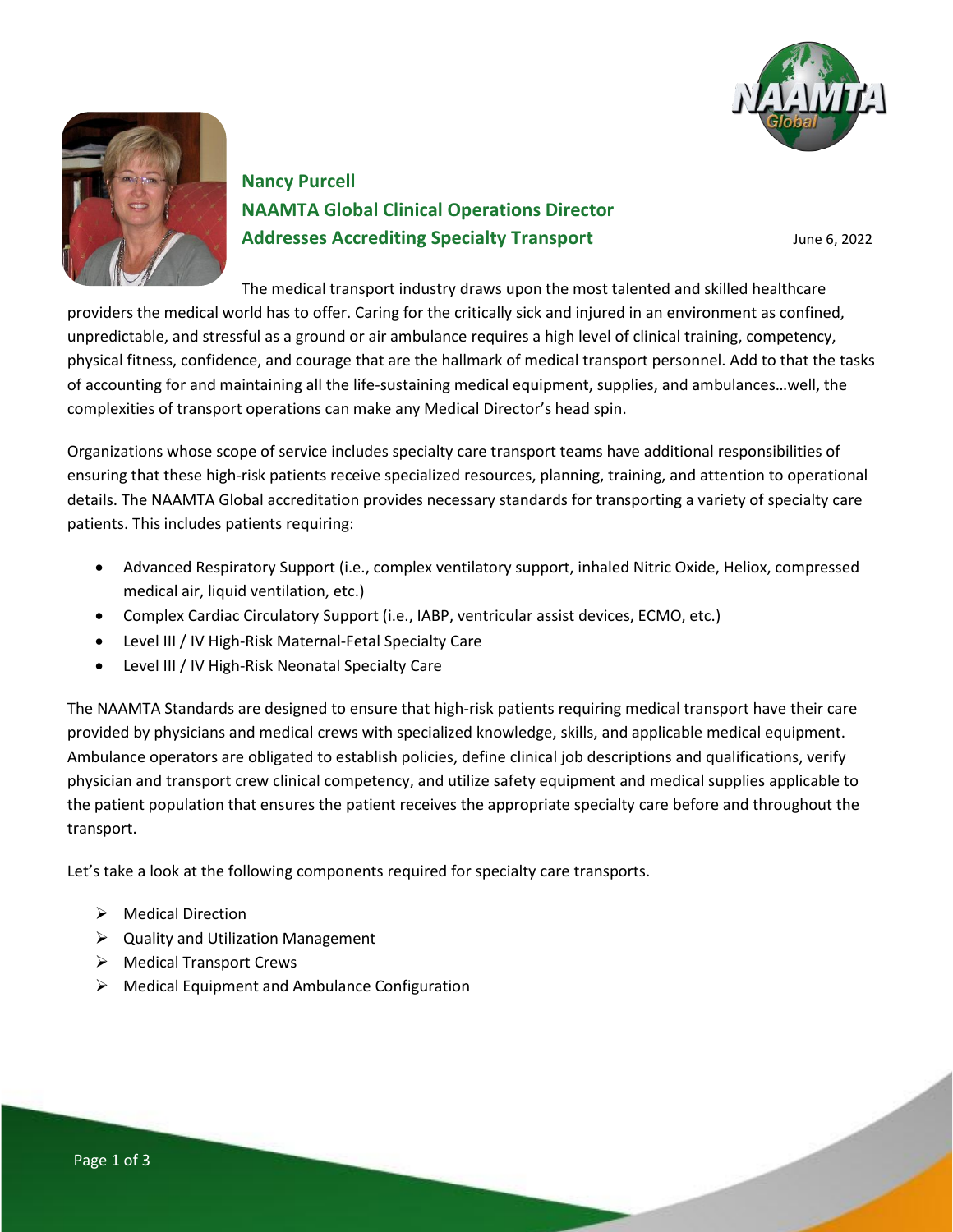

#### **MEDICAL DIRECTION**

Physicians directing the care are required to have medical certification and clinical practice experience specific to the subspecialty scope of service. The organization's executive Medical Director is usually certified in Emergency Medicine, Internal Medicine, or Family Medicine. The Medical Director develops and administers the organization's general medical policies, off-line patient care guidelines, infection control, and online medical control of most adult and some pediatric patients.

Specialty care transports require that respective specialty-certified and experienced physicians provide consultation and medical control of patient care before and during transport. For example, a high-risk neonatal patient requires medical control by a board-certified neonatologist; patients requiring advanced respiratory support require a physician certified and experienced in the management of complex mechanical ventilation and inhaled specialty medical gases (i.e., Nitric Oxide, Heliox, etc.). High-risk OB patient requires the involvement of a perinatologist.

The involvement of a specialty care physician needs to be documented as part of the transport request intake process and patient care management record.

#### **MEDICAL TRANSPORT CREWS**

The qualifications and expertise of the specialty transport team cannot be overstated. Just as an adult ECMO patient should not be cared for by crewmembers whose training and experience have been limited to clinical competency at an ALS level of care, neonatal and pediatric patients require transport crews educated and experienced in the distinct anatomic, physiologic, and pathophysiologic disease processes of this unique patient population.

Ensuring that medical crews have the necessary cognitive and psychomotor skills to care for specialty care patients begins with outlining the scope of practice license, requisite high-level specialty training, experience, and competency expectations in the organization's job descriptions for medical personnel. The NAAMTA Global Standards detail specific crew configurations and individual crewmember qualifications and credentials required for specialty care transport. In many instances, specialty care transports require additional medical personnel with special expertise needed to provide necessary patient care.

Mechanisms and procedures must be in place to ensure medical crew training and competency are maintained continuously. This includes a didactic specialty knowledge base, hands-on skills competency, and ongoing clinical experience caring for patients requiring respective specialty care. Comprehensive policies need to be in place that ensures verification of applicant credentials and expert experience, and a thorough program for new-hire indoctrination, specialty-team training, and monitoring of ongoing competency. All specialty care training also needs to be documented and records maintained.